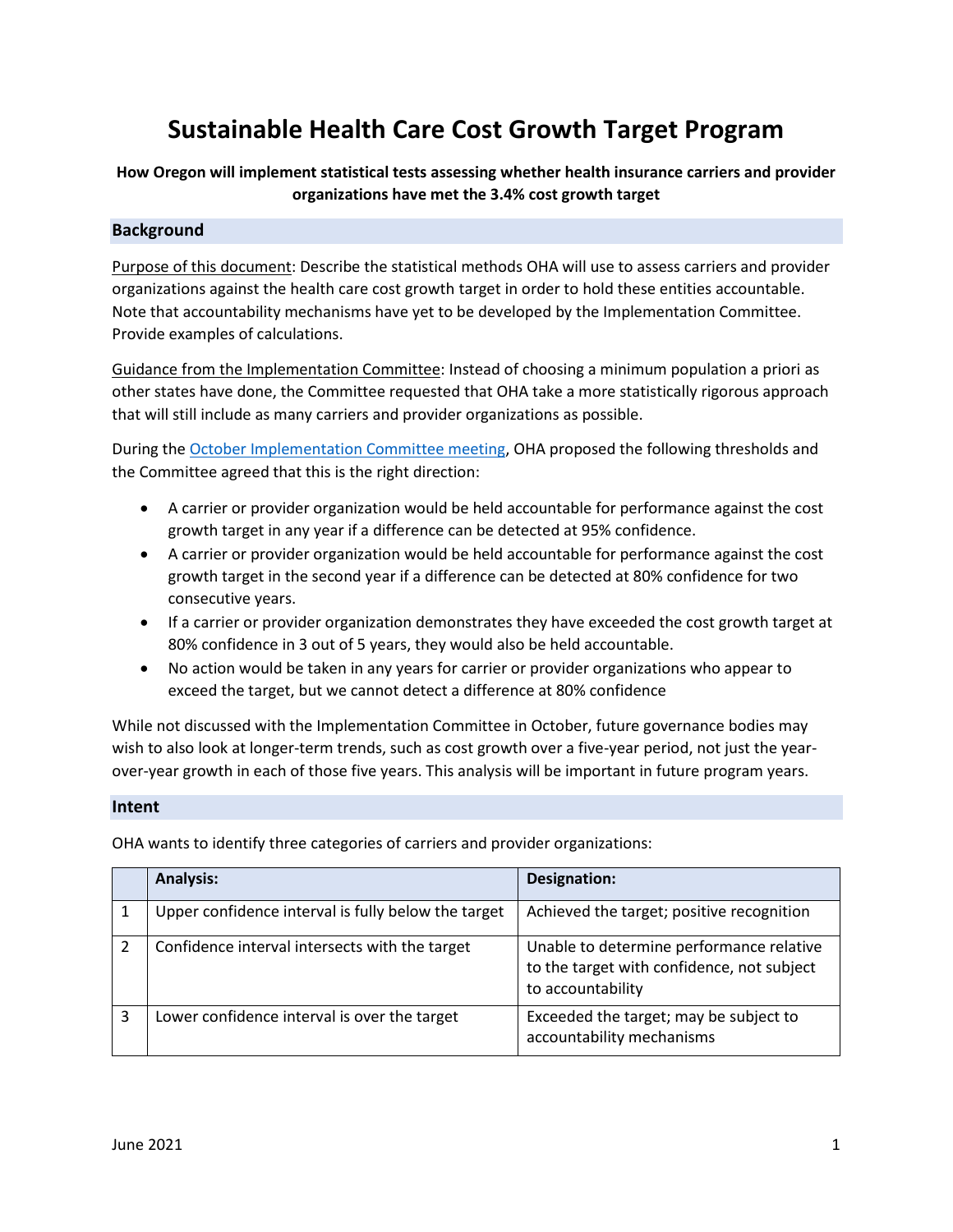This document presents the statistical methodology to assess confidence intervals. Many online resources provide an introduction to statistics and confidence intervals.<sup>1</sup>

# **Example: Mean Per Member Per Month (PMPM) Costs between Year 1 and Year 2**

The figure to the right shows three different cost growth amounts, signified by the black dot, and confidence intervals, represented by the horizontal lines to the immediate left and right of each black dot. As the graphic shows, Carrier A's mean PMPM cost from year 1 to year 2 grew by more than 3.4%. However, given the number of individuals (N) and the variance of Carrier A's member costs, the confidence interval is such that we **cannot** say that Carrier A exceeded the growth with 95% confidence.



Carrier B on the other hand exceeds the

target with 95% confidence. Provider Organization C's mean PMPM cost growth is less than 3.4% and we can say they have achieved the cost target with 95% confidence.

Carrier A would not be subject to accountability mechanisms. Carrier B would be subject to accountability mechanisms. Provider C would be given positive recognition for achieving the target.

# **Statistical Testing**

Methods: The growth of mean PMPM costs from one year to a second will be assessed with the ratio of year 2 divided by year 1. Using a ratio to test the null hypothesis:

$$
H_0\colon \frac{\bar{X}_2}{\bar{X}_1}\leq \rho
$$

According to the 3.4% cost growth target,  $\rho = 1.034$ , which suggests the result of dividing the second year's mean PMPM cost by the first year's mean PMPM is less than or equal to 1.034. This hypothesis can be re-written as:

$$
H_0\text{:}\ \bar{X_2}-\rho \bar{X_1}\leq 0
$$

In which the second year's mean PMPM cost minus the product of 1.034 and the first year's mean PMPM cost is less than or equal to zero.

<sup>1</sup> <https://www.khanacademy.org/math/statistics-probability>

<https://www.khanacademy.org/math/statistics-probability/confidence-intervals-one-sample> <https://courses.lumenlearning.com/introstats1/chapter/introduction-confidence-intervals/>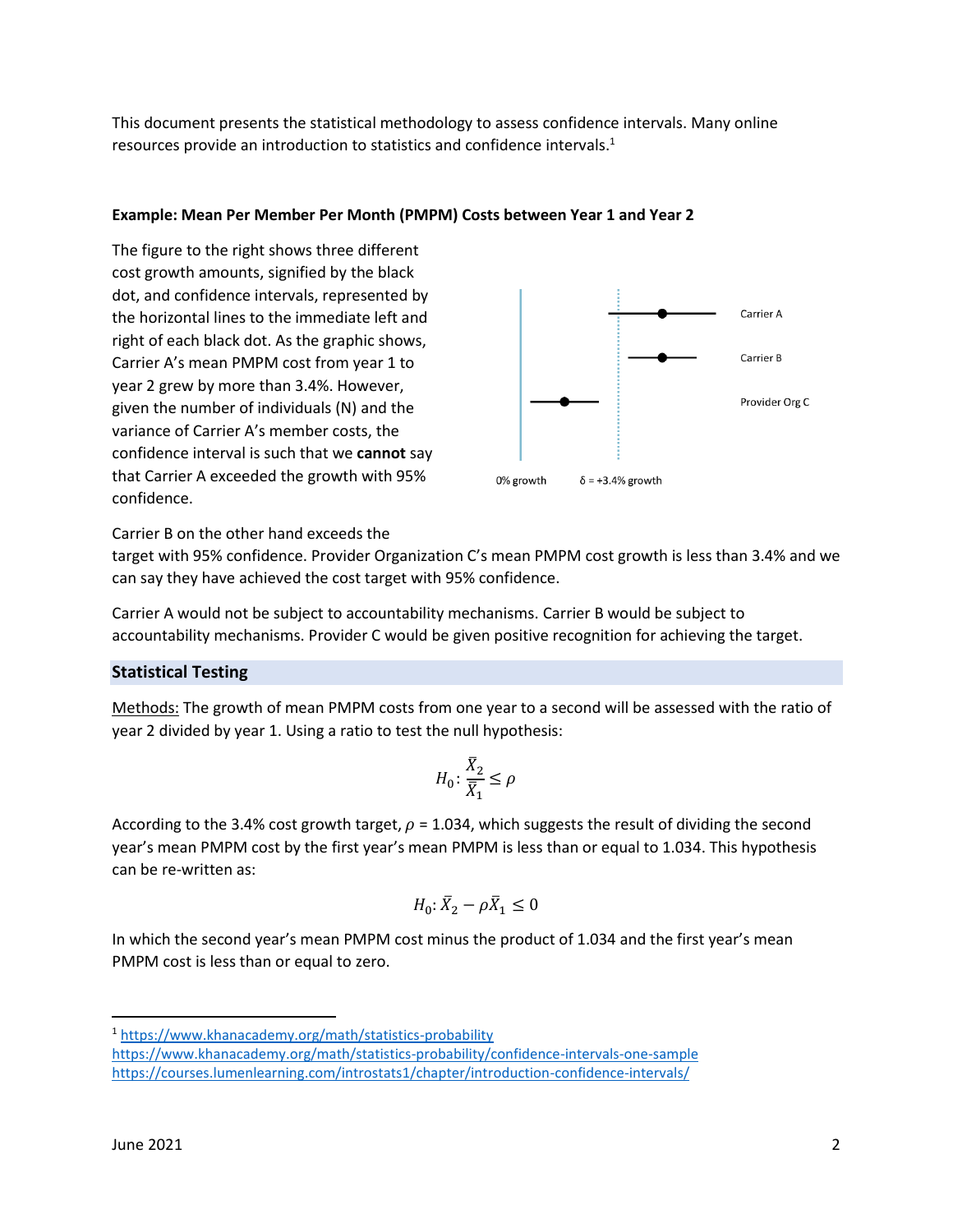To test the above hypotheses, we must calculate the confidence intervals at 95% and, when necessary, 80%. To calculate the confidence intervals, we must pool variances and there are two different formulae depending on whether the two variances are similar or not.

In summary, the percent cost growth from year one to year two is a ratio of two means. In other words, the average PMPM cost of year two divided by the average PMPM cost of year one, minus one, yields the percentage growth. If that growth exceeds 3.4% and is statistically significant at 95% or 80% confidence, then we can say that entity exceeded the cost growth target. The 95% confidence threshold will be used for year-to-year assessment, while the 80% confidence threshold will be used for assessing cost growth target achievement in two consecutive years and in three out of five years.

Calculating the confidence interval for the ratio of two means requires a version of Fieller's theorem. We cannot, however, calculate covariance of paired measurements because we don't have individual-level data and not all measurements will be paired. The formulae below allow us to apply Fieller's approach calculating ratios without needing the covariances.

Formulae -

|               | <b>Notation Table</b>                                                   |  |  |  |  |
|---------------|-------------------------------------------------------------------------|--|--|--|--|
|               | Year index, $1 = prior year$ , $2 = current year$                       |  |  |  |  |
| df            | Degrees of freedom                                                      |  |  |  |  |
| $N_i$         | Population size for year $i$ (or number of member months for year $i$ ) |  |  |  |  |
| $V_i$         | Variance for year i                                                     |  |  |  |  |
| $\sigma_i$    | Standard deviation (when squared it equals variance)                    |  |  |  |  |
| $\bar{X}_i$   | Mean PMPM cost for year <i>i</i> (population-level mean)                |  |  |  |  |
| $\mathcal{D}$ | Growth target ratio                                                     |  |  |  |  |

The original formula to calculate pooled variance from a sample is:

$$
V_{\text{pool}} = \frac{1}{n_i - 1} \sum_{j=1}^{n_i} (y_j - \bar{y}_i)^2
$$

However, the original formula requires individual-level data and cannot be used under our data collection framework. In addition, the data carriers will submit will represent a census, not a sample. We will use a population-based statistic to pool variances (or standard deviations):

$$
\sigma_{pool} = \sqrt{\frac{\sum_{i} N_{X_i} \sigma_{X_i}^2}{\sum_{i} N_{X_i}} + \frac{\sum_{i < j} N_{X_i} N_{X_j} (\bar{X}_i - \bar{X}_j)^2}{(\sum_{i} N_{X_i})^2}}
$$

**Two sets of formulas are used depending on whether the variances of the two consecutive years are similar or not.**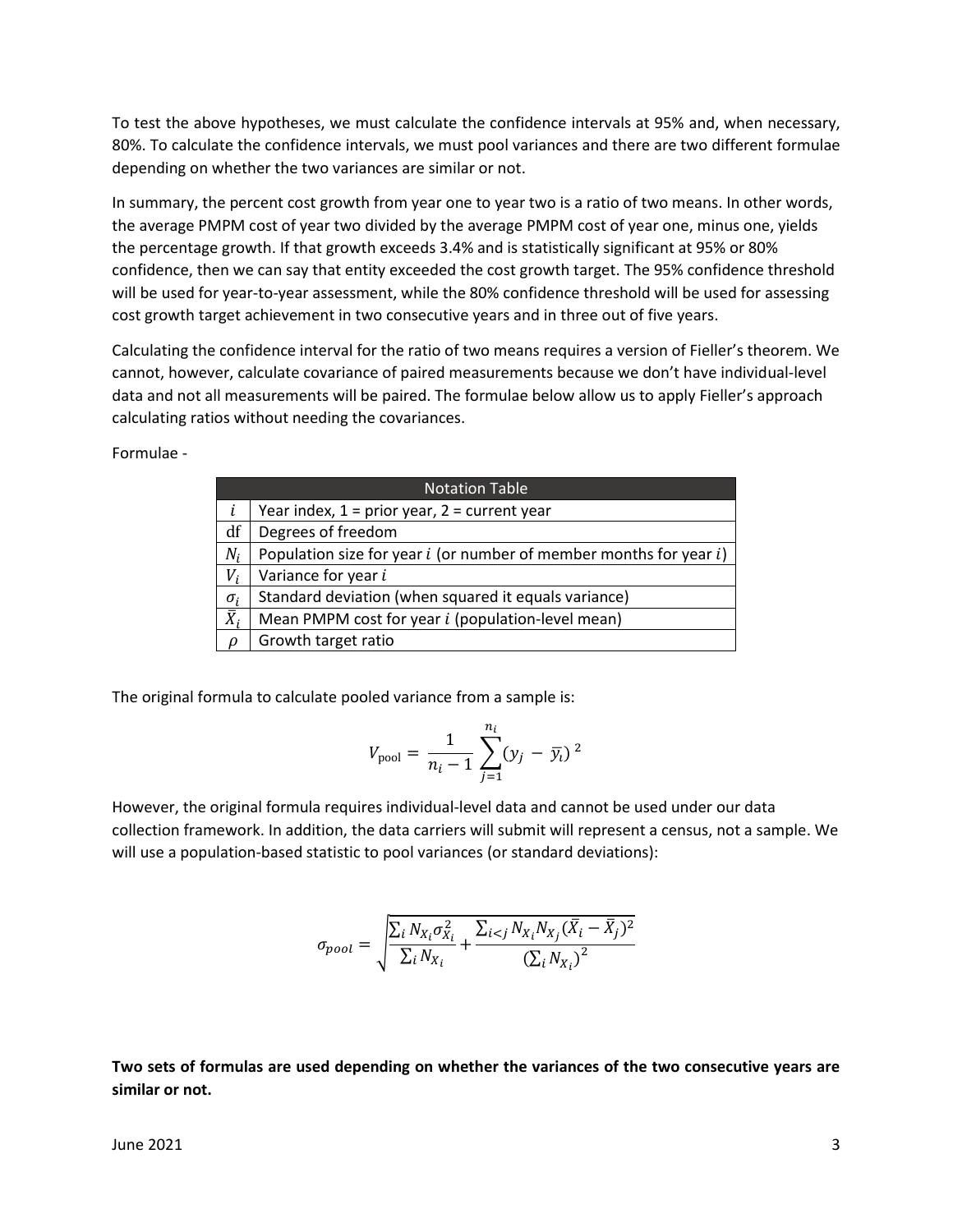# **When the variances (or standard deviations) are similar**

The formula for the degrees of freedom is

$$
df = N_1 + N_2 - 2
$$

Confidence interval:

$$
CI = \frac{\bar{X}_1 \bar{X}_2 \pm \sqrt{\bar{X}_1^2 \bar{X}_2^2 - (\bar{X}_1^2 - t_{df,\alpha}^2 \frac{V}{N_1}) (\bar{X}_2^2 - t_{df,\alpha}^2 \frac{V}{N_2})}}{\bar{X}_1^2 - t_{df,\alpha}^2 \frac{V}{N_1}}
$$

where

$$
V = \frac{V_1(N_1 - 1) + V_2(N_2 - 1)}{N_1 + N_2 - 2}
$$

#### **When the variances (or standard deviations) are different, which will be the most likely scenario**

The formula for the degrees of freedom is

df = 
$$
\frac{\left(\frac{V_2}{N_2} + \left(\frac{\bar{X}_2}{\bar{X}_1}\right)^2 \frac{V_1}{N_1}\right)^2}{\frac{V_2^2}{N(N_2 - 1)} + \frac{\left(\frac{\bar{X}_2}{\bar{X}_1}\right)^4 V_1^2}{n_1^2 (N_1 - 1)}}
$$

Confidence interval:

$$
CI = \frac{\bar{X}_1 \bar{X}_2 \pm \sqrt{\bar{X}_1^2 \bar{X}_2^2 - (\bar{X}_1^2 - t_{\text{df},\alpha}^2 \frac{V_1}{N_1}) (\bar{X}_2^2 - t_{\text{df},\alpha}^2 \frac{V_2}{N_2})}{\bar{X}_1^2 - t_{\text{df},\alpha}^2 \frac{V_1}{N_1}}
$$

#### **Testing equality of variance**

To determine if the two variance values are similar, the OHA team will use a two-sided F-test at a significance level of 0.05:

$$
F = \frac{\sigma_1^2}{\sigma_2^2}
$$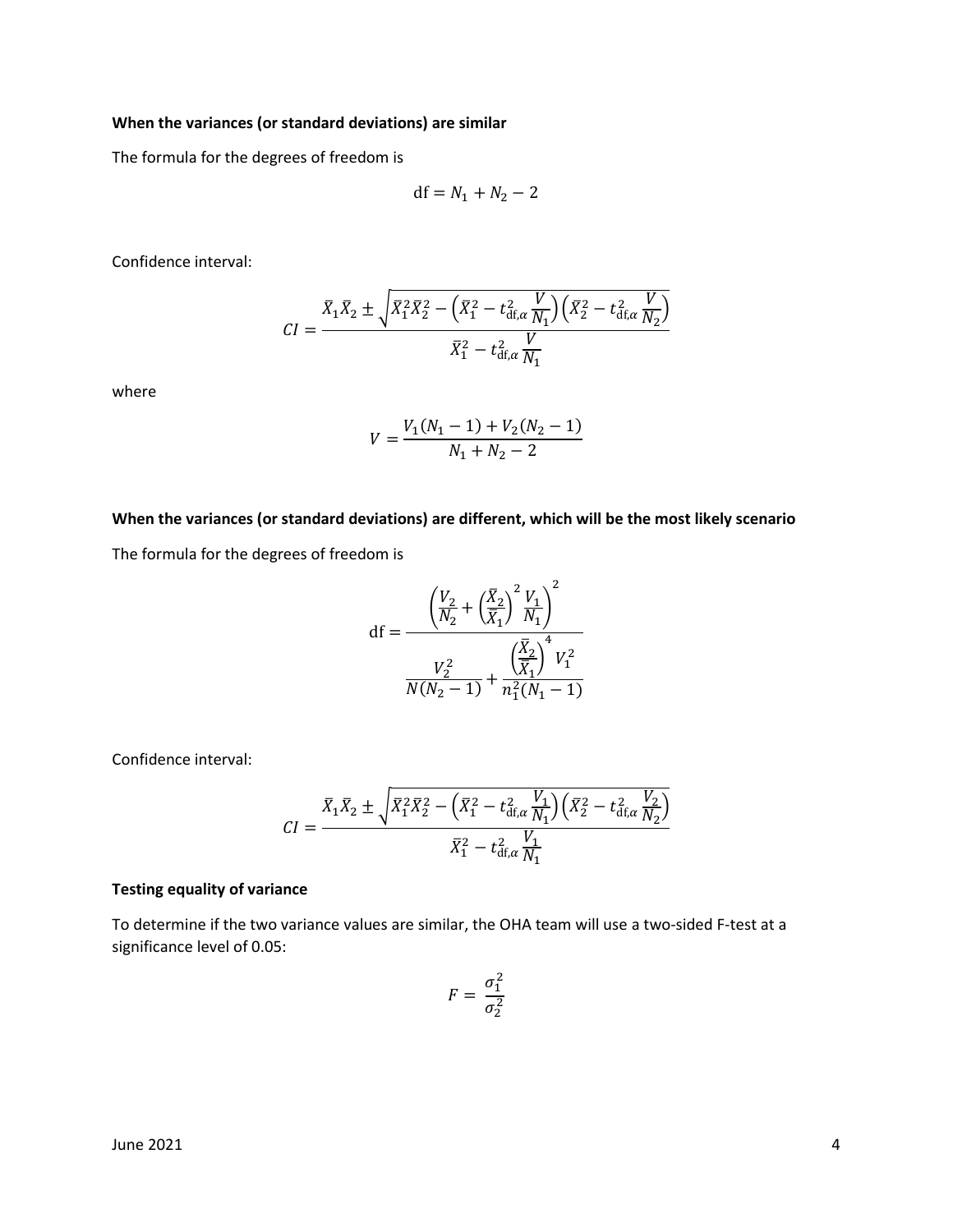# **Example using mock data**

Each carrier will submit payment data for provider organizations stratified by line of business. To calculate the carrier's cost growth, OHA staff will use a weighted value to assess cost growth. Carriers will also submit a risk score for each row so that OHA staff can adjust the average PMPM spending to account for risk. Carriers will also submit risk adjusted standard deviation, which is described later in this document.

As an example, a carrier submits the following data to OHA:

| nr<br>r | 2018 |
|---------|------|
|---------|------|

| <b>Paid entity</b>                   | <b>Line of Business</b> | <b>Average PMPM spending</b><br>(risk-adjusted) | <b>Member</b><br><b>Months</b> |
|--------------------------------------|-------------------------|-------------------------------------------------|--------------------------------|
| Hospital System Z                    | Medicaid                | \$416.67                                        | 240,000                        |
| Hospital System Z                    | Commercial              | \$666.67                                        | 660,000                        |
| Main St Provider Group               | Medicaid                | \$66.67                                         | 93,000                         |
| Main St Provider Group<br>Commercial |                         | \$83.33                                         | 384,000                        |

# For 2019

| Paid entity            | <b>Line of Business</b> | <b>Average PMPM spending</b> | <b>Members</b> |
|------------------------|-------------------------|------------------------------|----------------|
|                        |                         | (risk-adjusted)              | <b>Months</b>  |
| Hospital System Z      | Medicaid                | \$458.33                     | 204,000        |
| Hospital System Z      | Commercial              | \$650.00                     | 720,000        |
| Main St Provider Group | Medicaid                | \$70.83                      | 72,000         |
| Main St Provider Group | Commercial              | \$175.00                     | 480,000        |

From the carrier-submitted data, OHA can calculate weighted spending averages for each line of business in each year:

#### For 2018

|        | <b>Line of Business</b> | <b>Average PMPM spending</b><br>(risk-adjusted) | <b>Members</b><br><b>Months</b> |
|--------|-------------------------|-------------------------------------------------|---------------------------------|
| Totals | Medicaid                | \$318.92                                        | 333.000                         |
| Totals | Commercial              | \$452.11                                        | 1,044,000                       |

#### For 2019

|        | <b>Line of Business</b> | <b>Average PMPM spending</b><br>(risk-adjusted) | <b>Members</b><br><b>Months</b> |
|--------|-------------------------|-------------------------------------------------|---------------------------------|
| Totals | Medicaid                | \$357.25                                        | 276.000                         |
| Totals | Commercial              | \$460.00                                        | 1,200,000                       |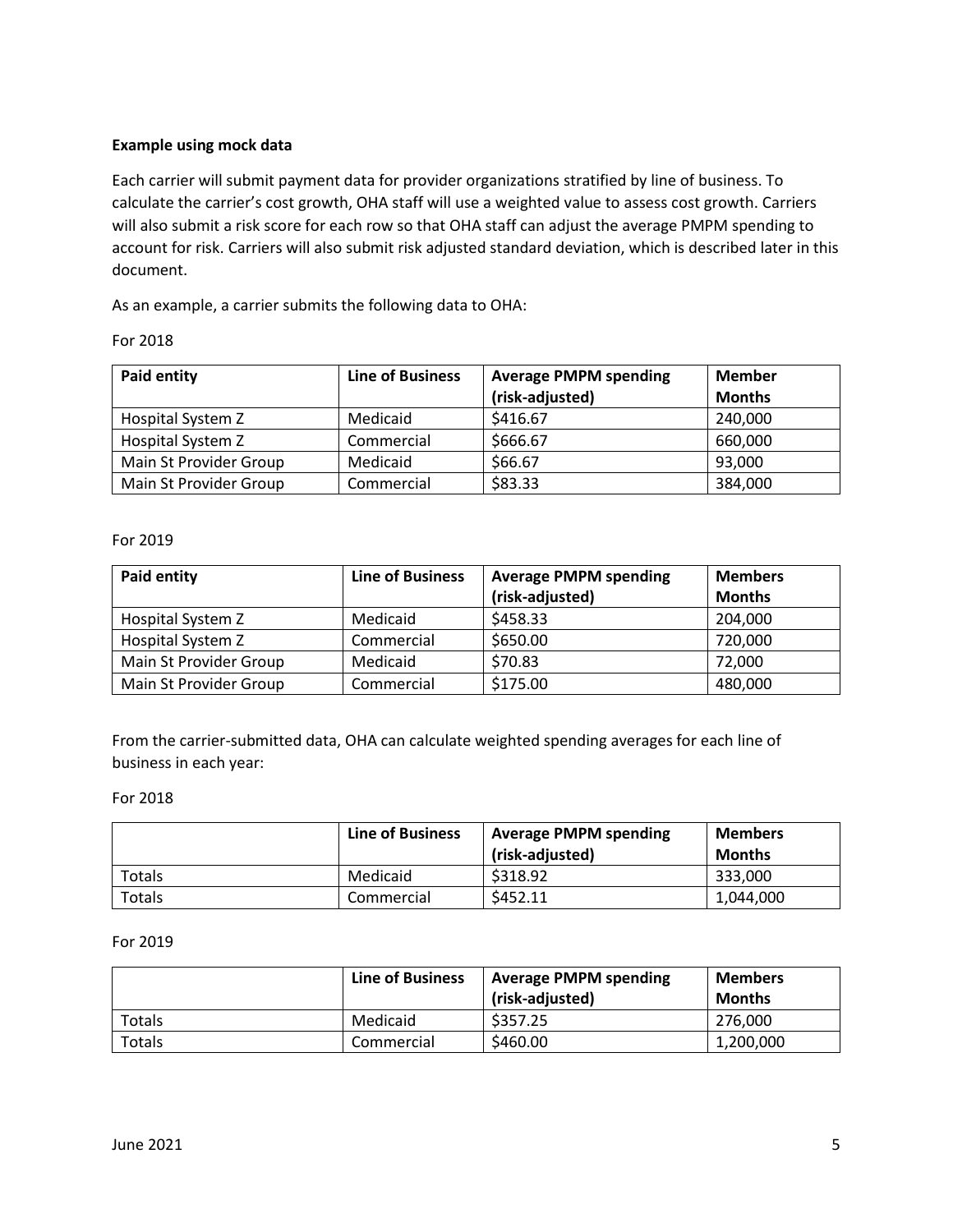The weighted spending averages are calculated by multiplying the spending in each row by the number of member months, then summing the products, and then dividing the grand total by the total number of member months.

The carrier's average PMPM spending for their Medicaid business in total grew by 12.0%, which is calculated by [\$357.25/\$318.92 - 1].

The carrier's average PMPM spending for their Commercial business grew by 1.7%, which is calculated by [\$460.00/\$452.11 - 1].

The weighted PMPM spending in 2018 was \$419.90 and the weighted PMPM spending in 2019 was \$440.79. These values are weighted by the number of members. Therefore, the weighted growth for all of this carrier's lines of business combined is 5.0%. This carrier has many more commercial lives than Medicaid lives, which is why the weighted average is closer to the commercial average of 1.7% than it is the Medicaid average of 12.0%.

# Calculating confidence intervals:

In addition to the data described above, carriers will also have to submit the risk-adjusted standard deviation of the PMPM spending for each row.

For example, in the 2019 data the carrier above would have to calculate the total spent for each of the 204,000 Medicaid member months attributed to Hospital System Z and calculate the standard deviation on that distribution. Similarly, the carrier will need to analyze the 276,000 total Medicaid member months and calculate the standard deviation of the PMPM costs of that distribution.

| <b>Paid entity</b>     | Line of         | <b>Average PMPM spending</b> | <b>Member</b> | <b>Risk-adjusted</b> |
|------------------------|-----------------|------------------------------|---------------|----------------------|
|                        | <b>Business</b> | (risk-adjusted)              | <b>Months</b> | standard deviation   |
| Hospital System Z      | Medicaid        | \$416.67                     | 240,000       | \$166.67             |
| Hospital System Z      | Commercial      | \$666.67                     | 660,000       | \$250.00             |
| Main St Provider Group | Medicaid        | \$66.67                      | 93,000        | \$29.17              |
| Main St Provider Group | Commercial      | \$83.33                      | 384,000       | \$39.58              |

# For 2018

#### For 2019

| Paid entity            | Line of         | <b>Average PMPM spending</b> | <b>Members</b> | <b>Risk-adjusted</b> |
|------------------------|-----------------|------------------------------|----------------|----------------------|
|                        | <b>Business</b> | (risk-adjusted)              | <b>Months</b>  | standard deviation   |
| Hospital System Z      | Medicaid        | \$458.33                     | 204,000        | \$166.67             |
| Hospital System Z      | Commercial      | \$650.00                     | 720,000        | \$375.00             |
| Main St Provider Group | Medicaid        | \$70.83                      | 72,000         | \$41.67              |
| Main St Provider Group | Commercial      | \$175.00                     | 480,000        | \$56.25              |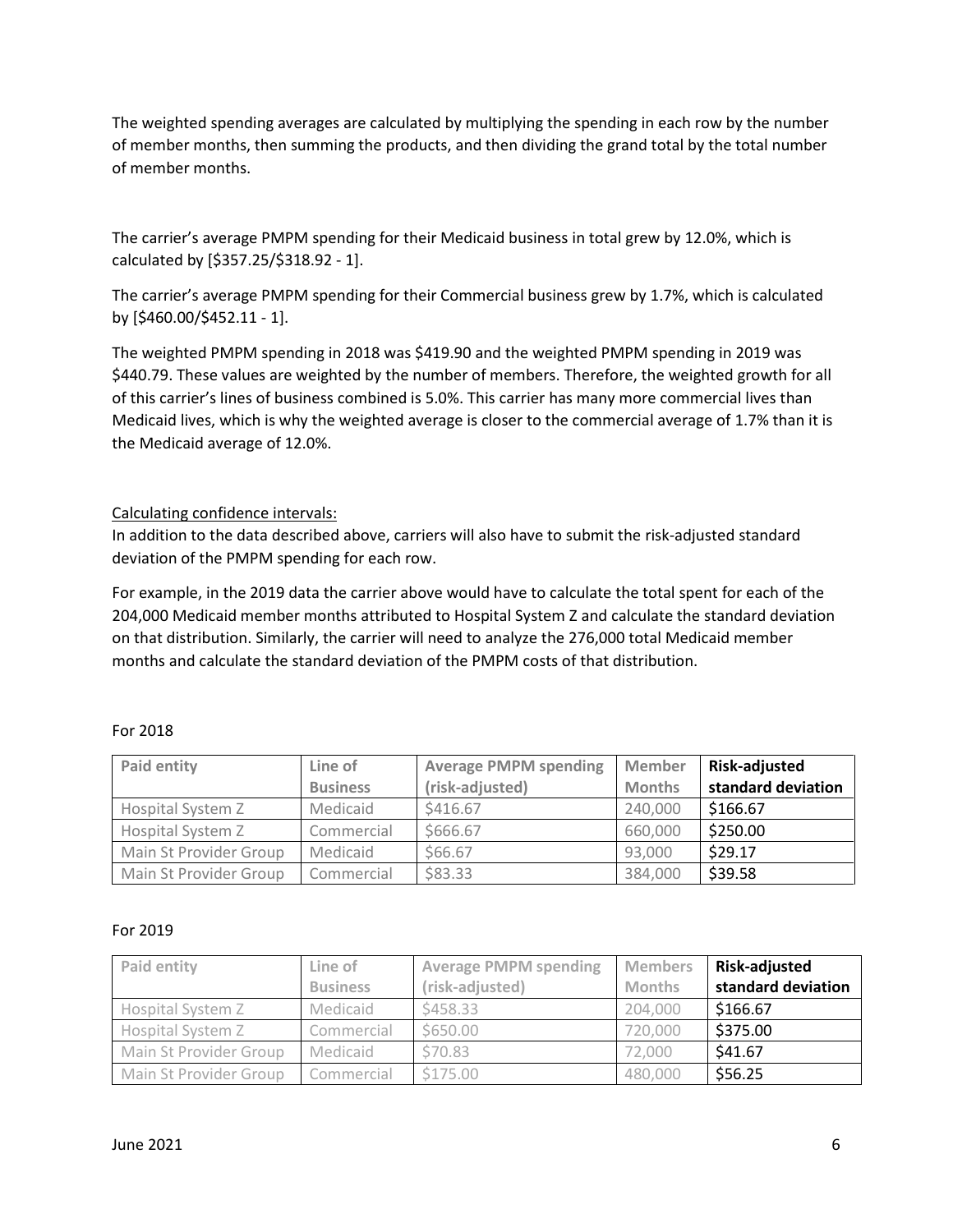OHA staff will use the risk-adjusted average PMPM spending, the number of member months, and the risk-adjusted standard deviation of the PMPM costs to calculate the confidence intervals, which will tell us if the growth rate is less than or greater than the cost growth target with 95% or 80% confidence – whichever alpha value is required for that situation.

We must pool standard deviations to calculate confidence intervals. This will apply when calculating:

- The weighted PMPM growth for a given carrier. In the example above, we must pool the standard deviations of the carrier's Medicaid line of business and the commercial line of business.
- The aggregate PMPM growth for a provider organization whose data is listed in multiple carriers' data submission. We must pool the standard deviations of all the rows that list Hospital System Z to determine whether that entity's growth is less than or greater than the cost growth target with 95% or 80% confidence.
- The aggregate PMPM growth for the whole line of business. We must pool the standard deviations of all "Medicaid total" rows from all data submitters to determine if, as a whole, we achieved or exceeded the target in the Medicaid market statewide. OHA will replicate this for every line of business.

Note: after aggregating all data for a given line of business across the state, the confidence intervals will almost surely be very narrow due to the large number of member months. Therefore, pooling standard deviation (or variances) and calculating the confidence intervals at the market and state level may not be necessary, but we will do so regardless.

# Technical Assistance to data submitters:

OHA will provide technical assistance and guidance to carriers submitting data. Topics will include how to prepare data before calculating standard deviation, calculating the standard deviation, and how to report values in the template.

# **Example Calculations for Confidence Intervals**

Example calculations use the initial health care cost growth target of 3.4%.

#### **Calculations for each year**

Using the example data above, we first must calculate the pooled standard deviation for each year, for each line of business using the pooled standard deviation equation:

$$
\sigma_{pool} = \sqrt{\frac{n_1 \sigma_1^2 + n_2 \sigma_2^2}{n_1 + n_2} + \frac{n_1 n_2}{(n_1 + n_2)^2} (\bar{X}_1 - \bar{X}_2)^2}
$$

First section Second section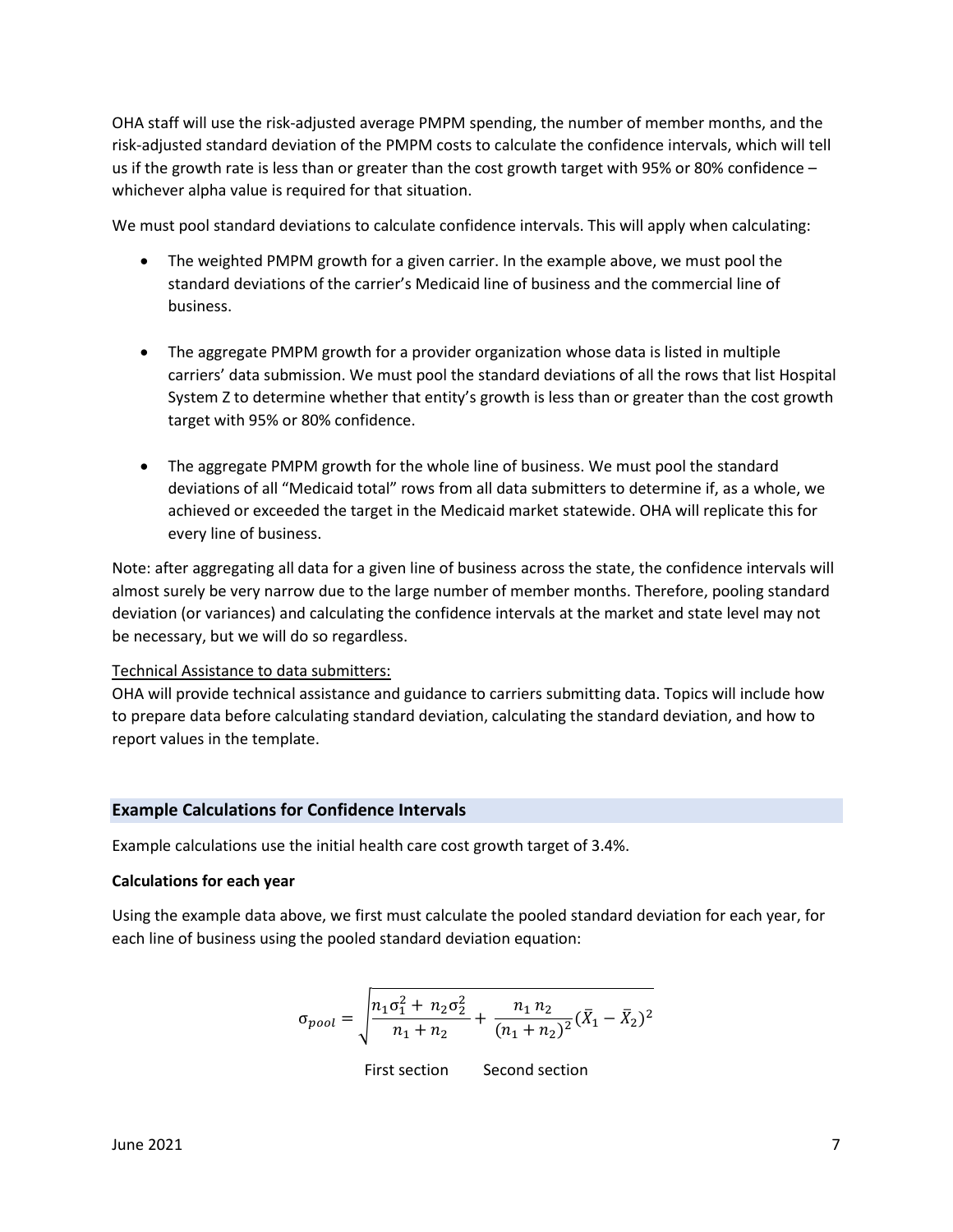For 2018 Medicaid first section:

= [(240,000 \* 166.67<sup>2</sup> ) + (93,000 \* 29.17<sup>2</sup> )] / (240,000 + 93,000) = 20,258.46

2018 Medicaid second section:

 $=(240,000 * 93,000) / (240,000 + 93,000)^{2}$  \*  $(416.67 - 66.67)^{2}$  = 24,657.09

2018 Medicaid all sections together:

 $= \sqrt{(20,258.46 + 24,657.09)} = 211.93$ 

For 2018 Commercial first section:

 $= [(660,000 * 250.00<sup>2</sup>) + (384,000 * 39.58<sup>2</sup>)] / (660,000 + 384,000) = 40,087.71$ 

2018 Commercial second section:

 $=(660,000 * 384,000) / (660,000 + 384,000)^{2}$  (666.67 – 83.33)<sup>2</sup> = 79,125.72

2018 Commercial all sections together:

 $= \sqrt{(40,087.71 + 79,125.72)} = 345.27$ 

For 2018

| <b>Paid entity</b> | Line of<br><b>Business</b> | <b>Average PMPM</b><br>spending<br>(risk-adjusted) | <b>Member</b><br><b>Months</b> | <b>Pooled Risk-</b><br>adjusted standard<br>deviation |
|--------------------|----------------------------|----------------------------------------------------|--------------------------------|-------------------------------------------------------|
| Total              | Medicaid                   | \$318.92                                           | 333,000                        | \$211.93                                              |
| Total              | Commercial                 | \$452.11                                           | 1,044,000                      | \$345.27                                              |

Next, we pool the values again to calculate the pooled risk-adjusted standard deviation across all lines of business in 2018. Using the same steps above the pooled risk-adjusted standard deviation for 2018 is 323.26.

#### **Calculations for growth over both years**

Now that we have the carrier's pooled standard deviations for all lines of business in each year, we can calculate the confidence intervals of the growth of the mean PMPM spending amounts.

We already calculated the following:

|      | Weighted PMPM average | Pooled SD | Sample size (total members) |
|------|-----------------------|-----------|-----------------------------|
| 2018 | \$419.90              | 323.26    | 1,377,000                   |
| 2019 | S440.79               | 352.98    | 1,476,000                   |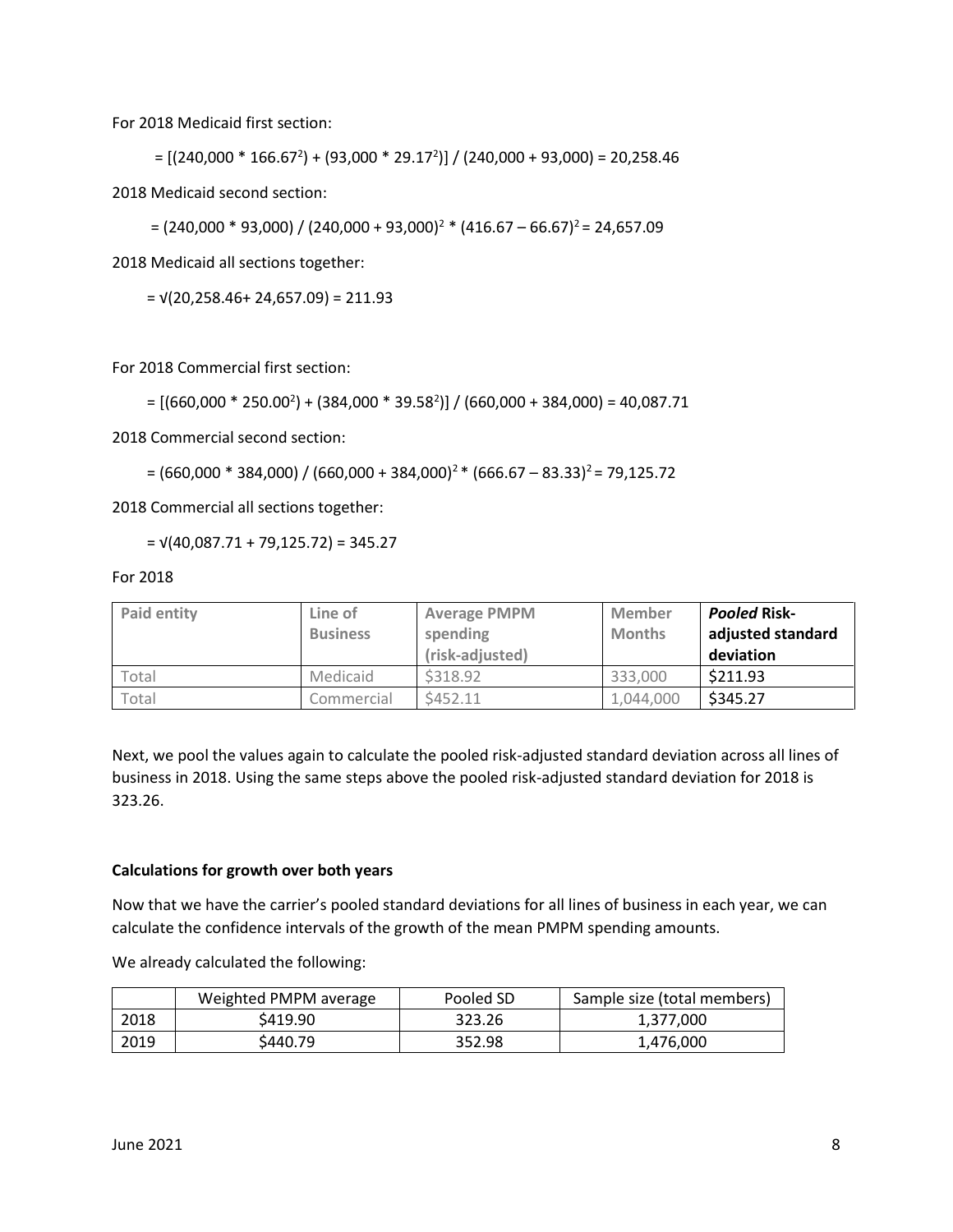# **Calculating confidence intervals**

The weighted growth from \$419.90 to \$440.79 is 5.0%. Now we apply the statistical test to assess the confidence intervals to see if the carrier exceeded the target with 95% confidence. We can calculate the confidence intervals for unequal variances by using the formula:

$$
CI = \frac{\bar{X}_1 \bar{X}_2 \pm \sqrt{\bar{X}_1^2 \bar{X}_2^2 - (\bar{X}_1^2 - t_{df,\alpha}^2 \frac{V_1}{n_1}) (\bar{X}_2^2 - t_{df,\alpha}^2 \frac{V_2}{n_2})}}{\bar{X}_1^2 - t_{df,\alpha}^2 \frac{V_1}{n_1}}
$$

Where  $t_{df,\alpha}$  equals the t-statistic given the degrees of freedom (df) and the value of alpha ( $\alpha$ ). For 95% confidence, the alpha value is 0.05, which means:

 $t_{\text{df,0.05}}$  = 1.644861 (when using a one-sided test)<sup>2</sup>

For 80% confidence, the alpha value is 0.20, which means:

 $t_{\text{df},0.20}$  = 0.841623 (when using a one-sided test)

For 95% confidence, the upper and lower estimates are calculated as follows:

Numerator:

```
= (419.90 * 440.79) +/- v[419.90^2 * 440.79^2 – (419.90^2 - 1.644861 * (323.26^2 / 1,377,000)) * (440.79^2 -
1.644861 * (352.98<sup>2</sup> / 4,476,000)]
```
 $= 185,085.9 + (-283.1259398)$ 

Denominator:

= 419.90<sup>2</sup> – 1.644861<sup>2</sup> \* (323.26<sup>2</sup> / 1,377,000) = 176,315.64

Upper estimate:

= (185,085.9 + 43.90872) / 176,315.84 = **1.051348**

Lower estimate:

= (185,085.9 - 43.90872) / 176,315.84 = **1. 048136**

The weighted growth rate from year 1 to year 2 was 5.0%, as calculated before and the 95% confidence interval range is 4.81%, which is the rounded percent value of the calculated lower estimate of 1.048136,and 5.13%, which is the rounded percent value of the calculated upper estimate of 1.051348.

 $^2$  For the complete list of statistical tables: https://onlinelibrary.wiley.com/doi/pdf/10.1002/0471733199.app1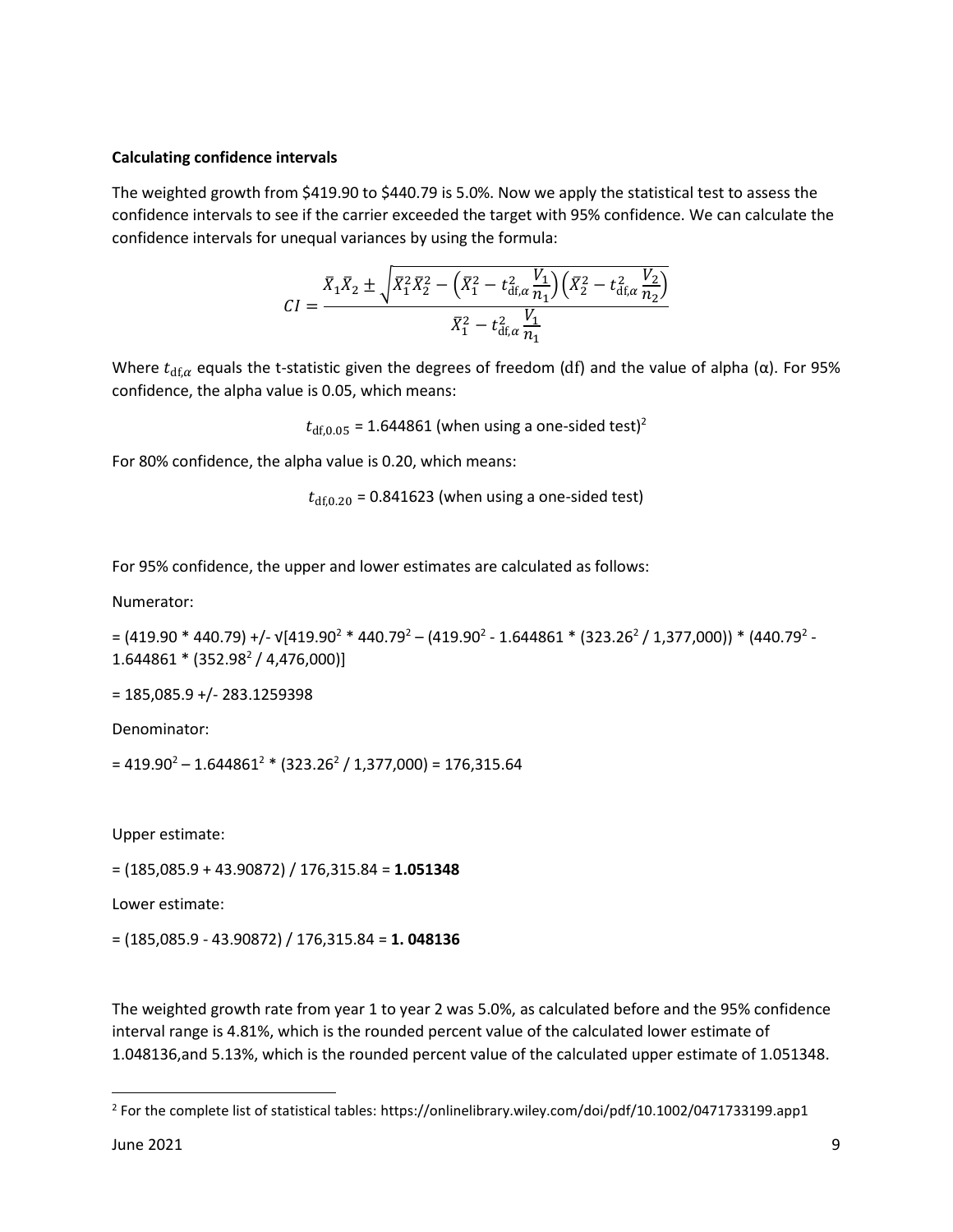Therefore, we can say with 95% confidence that this carrier across all lines of businesses exceeded the cost growth target of 3.4%. This example of a carrier exceeding the cost growth target with 95% confidence matches the abstract example presented as "carrier B" at the beginning of this document.

The same methodology can be used to calculate each line of business for a given carrier.

# **Calculating provider organizations' growth rates**

A similar approach can be used to calculate a provider organization's growth rate. To calculate a provider organization's growth and apply confidence intervals, we first must pool variances across all carriers within a given line of business and then pool variances again across the lines of business.

After pooling the multiple levels, we then assess confidence levels at 95% and 80% using the formulae outlined above.